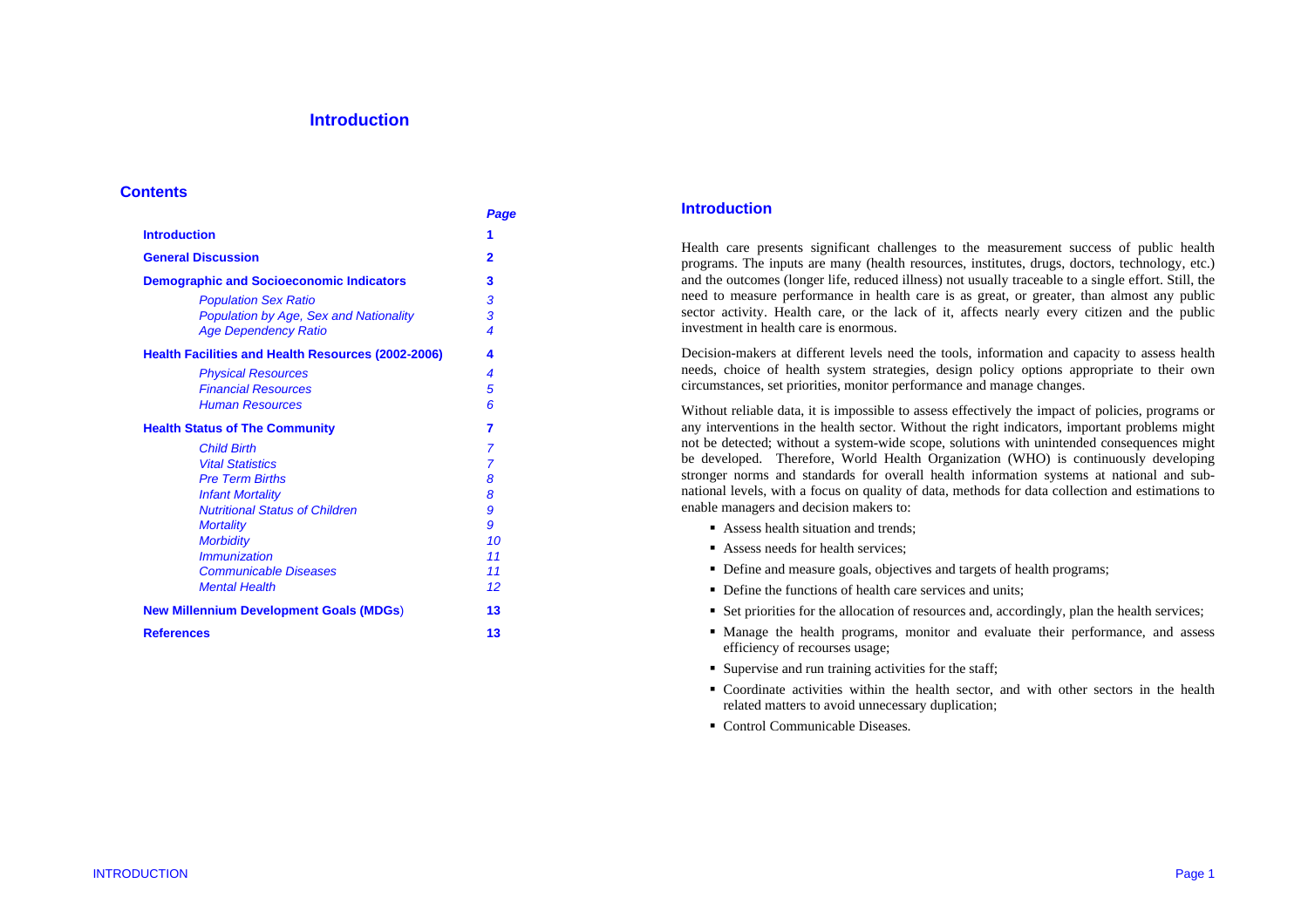# **General Discussion**

Health Statistics report serves as an executive summary of most of the activities encountered in heath sector during 2006. It contains health indicators and information on health and health related issues including health care services provision and utilization for all national and residents in the Kingdom of Bahrain. The data presented in the report covers all the services provided by Ministry of Health. It also covers some information on the health services provided health and health related establishments. The information is collected, verified and presented by Health Information Directorate. The report is divided into sections on population demography, morbidity, mortality status, hospitals and health centers utilization, health resources and other related matters. Considerable attention was given to the completeness, consistency and validity of the data prior to publication.

In view of continuous efforts of Ministry of Health for improvements, The Assistant Undersecretary for Training and Planning formed a committee in April 2005, from Ministry of Health. The major responsibilities of the committee were to review and improve the quality and presentation of the data. This document summarizes the committee's recommendation of improvements.

Most of these recommendations were implemented in this edition; others may be implemented in future editions whenever feasible.

Readers of the report will notify the following major changes:

- Tables' numbering and titles both Arabic and English are shown at the top of the page.
- Vital statistics data is presented in chapter three exactly after the census instead of chapter eight as in previous editions of the report.
- Conventions used in the report are presented at the beginning of each chapter after table of contents whenever applicable.
- Long tables are presented in more than one page, table number is prefixed with the word continue to facilitate the validity and sequences data presentation.
- More chapters were added to show new private hospitals data opened during 2006.
- Most of the data are presented in the tables on gender and nationality base.

This section contains a brief discussion on health status and health services in 2006. It is intended to be meaningful to educate members of general public as well as to health care professionals. The body of this report is structured as follows:

- Summary statistics of the population of the Kingdom (Patients who are considered as customers of the health system)
- Health resources (physical, financial, and human resources)
- Health services and activities
- Health status (mortality and morbidity)

The report consists of nineteen chapters. Chapter one shows a summary statistics of all Health indicators for the Kingdom. The chapter covers all the above items such as the socioeconomic & demographic characteristics, health resources, utilization of Health Institutions, and health status. Chapter two presents selected tables that show the population estimates for the year 2006 based on 2001 census. Chapter 3-9 focus on resources, facilities services, vital, morbidity and mortality statistics of Ministry of Health. Chapter ten present some of the activities in Military Hospital and chapters 11-19 cover the services at Private Hospitals.

# **Demographic and Socioeconomic Indicators**

The estimated 2006 population was 742,562 and 598,625 in 1996. The proportions of the Bahraini Nationals to Non-Bahrainis were relatively constant over the last 10 years. In the year 2006, 61.8% of the population was Bahraini and 38.2% were Non-Bahraini, compared to 61.7% Bahraini and 38.3% Non-Bahraini in 1996.

| <b>Population by Census 2006 &amp; 1996</b><br><b>Table 1</b> |         |         |                  |  |  |  |  |
|---------------------------------------------------------------|---------|---------|------------------|--|--|--|--|
| <b>Estimated Population</b>                                   | 2006    | 1996    | Annual % Change* |  |  |  |  |
| Bahraini                                                      | 459.012 | 369.203 | 2.2              |  |  |  |  |
| Non-Bahraini                                                  | 283.549 | 229.422 | 2.1              |  |  |  |  |
| Total                                                         | 742,562 | 598,625 | 22               |  |  |  |  |

*Ref: Central Informatics Organization, estimates based on 2001 & 1991 census \* Annual % Change= [(Pop.2006/Pop.1996)1/t -1] \* 100* 

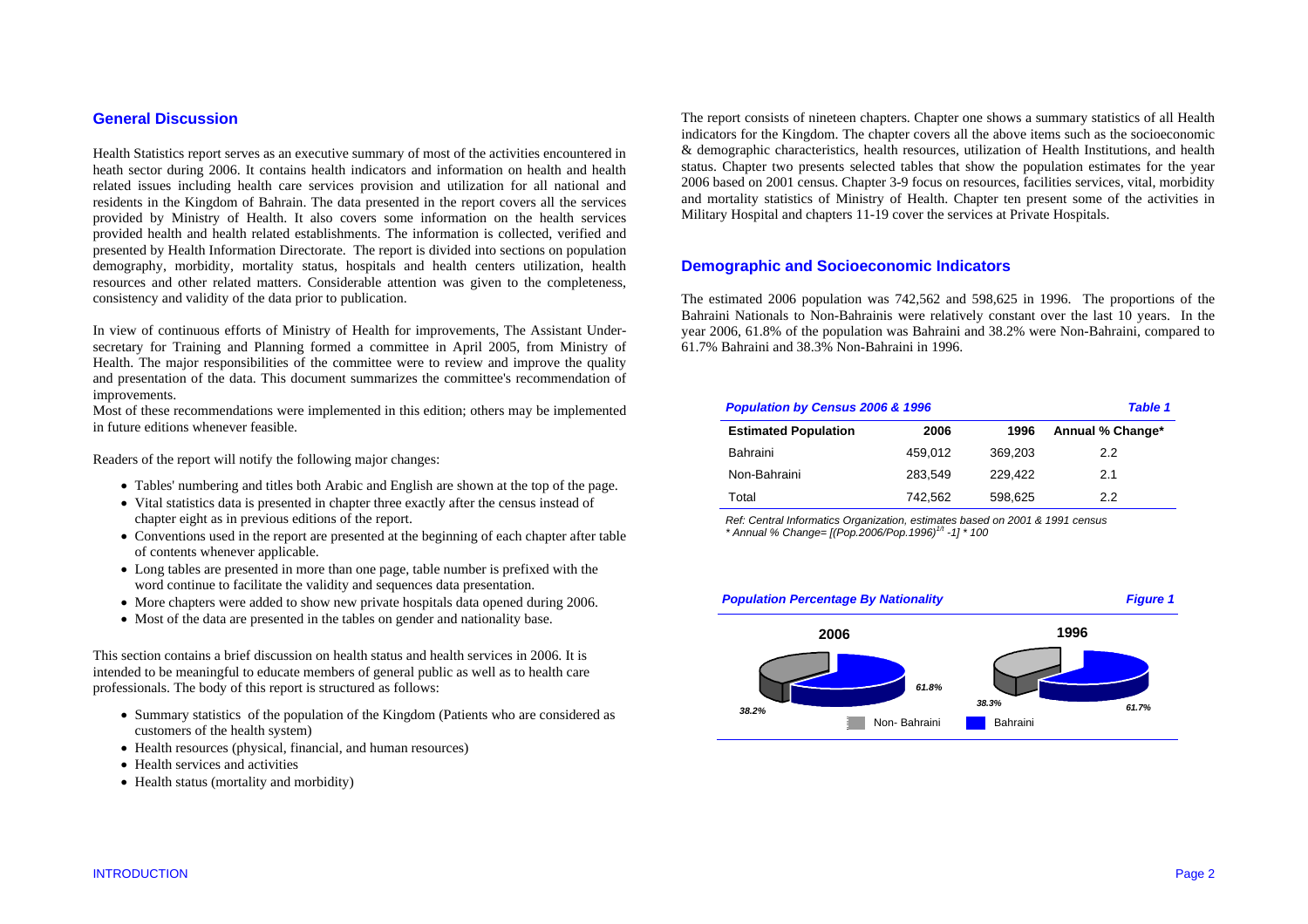#### *Population Sex Ratio*

The sex ratios (male per 100 female) for the total population were relatively high in both years both years irrespective to the nationality (135 in 2006 and 140 in 1996). This is also true Non-Bahraini population; (233 in 1996 and 223 in 2006). This was due to the male-dominant immigration, especially the middle age group (i.e. the working age group). However; sex ratio among the Bahraini was constant at 102 for both years. (see table2)

| <b>Population Sex Ratio</b> |      | <b>Table 2</b> |
|-----------------------------|------|----------------|
| <b>Nationality</b>          | 2006 | 1996           |
| Bah                         | 102  | 102            |
| Non-Bah                     | 223  | 243            |
| Total                       | 135  | 140            |

 *Population Sex Ratio (male per 100 female) = (No. Male/No. Female)\*100* 

### *Population by Age, Sex and Nationality*

As mentioned previously, although there has been an increase in the estimated population in 2006 from 1996 (as illustrated in table3), but the percentage of people under 15 years of age has decreased since 1996 from 31.2% to 27.3%. This was due to mainly the increase of literacy rate among people and good family planning programs provided. In fact, this decrease was also true for both nationalities. Nevertheless, the Bahraini population of this age group took the bulk of these percentages which was 40.9% in 1996 and 35.8% in 2006, comparing to 15.6 in 1996 and 13.5 in 2006 for Non- Bahraini.

| <b>Population Distribution by Age Group &amp; Nationality</b><br><b>Table 3</b> |      |        |       |      |        |       |  |
|---------------------------------------------------------------------------------|------|--------|-------|------|--------|-------|--|
|                                                                                 |      | 2006   |       | 1996 |        |       |  |
| Population (%)                                                                  | Male | Female | Total | Male | Female | Total |  |
| <b>Bahraini</b>                                                                 |      |        |       |      |        |       |  |
| Pop <sub>15</sub>                                                               | 36.2 | 35.3   | 35.8  | 41.4 | 40.3   | 40.9  |  |
| $15 - 64$                                                                       | 60.2 | 60.9   | 60.5  | 55.2 | 56.6   | 55.9  |  |
| $65+$                                                                           | 3.6  | 3.8    | 3.7   | 3.4  | 3.1    | 3.3   |  |
| Non-Bahraini                                                                    |      |        |       |      |        |       |  |
| Pop <sub>15</sub>                                                               | 10.1 | 21.2   | 13.5  | 11.4 | 25.8   | 15.6  |  |
| $15 - 64$                                                                       | 89.4 | 78.2   | 85.9  | 88.2 | 73.7   | 84.0  |  |
| $65+$                                                                           | 0.5  | 0.6    | 0.6   | 0.4  | 0.5    | 0.4   |  |
| Total (both Nat.)                                                               |      |        |       |      |        |       |  |
| Pop <sub>15</sub>                                                               | 24.2 | 31.4   | 27.3  | 27.4 | 36.4   | 31.2  |  |
| $15 - 64$                                                                       | 73.5 | 65.7   | 70.2  | 70.6 | 61.2   | 66.6  |  |
| $65+$                                                                           | 2.2  | 2.9    | 2.5   | 2.0  | 2.4    | 2.2   |  |

The proportion of middle age group or working group aged (15-64) years out of the overall population was two third of the total population 70.2% in 2006 and 66.6% in 1996. The population proportion by Nationality was 60.5% for Bahrainis and 85.9% were non-Bahraini in 2006. However, in 1996 it was 55.9% were Bahrainis and 84.0% were non-Bahrainis. There was a noticeable increase in the percentage among Non-Bahraini than Bahraini population of the age group 15-64 years in both estimates.

However, the percentage of persons aged 65 years and over has been maintained at a low proportion 2.5% during 2006 and 2.2% in 1996. While the distribution of that age group by nationality showed that, 3.7% among Bahrainis and 0.6% for non-Bahraini in 2006, and 3.3% for Bahrainis and 0.4% for non-Bahraini population in 1996.

As shown in the table above that sex differential is in favour of female in the youngest (age < 15 years) and oldest 65+, but not in the middle age especially among Non-Bahraini. While it is nearly the same percentage for both sex among Bahraini.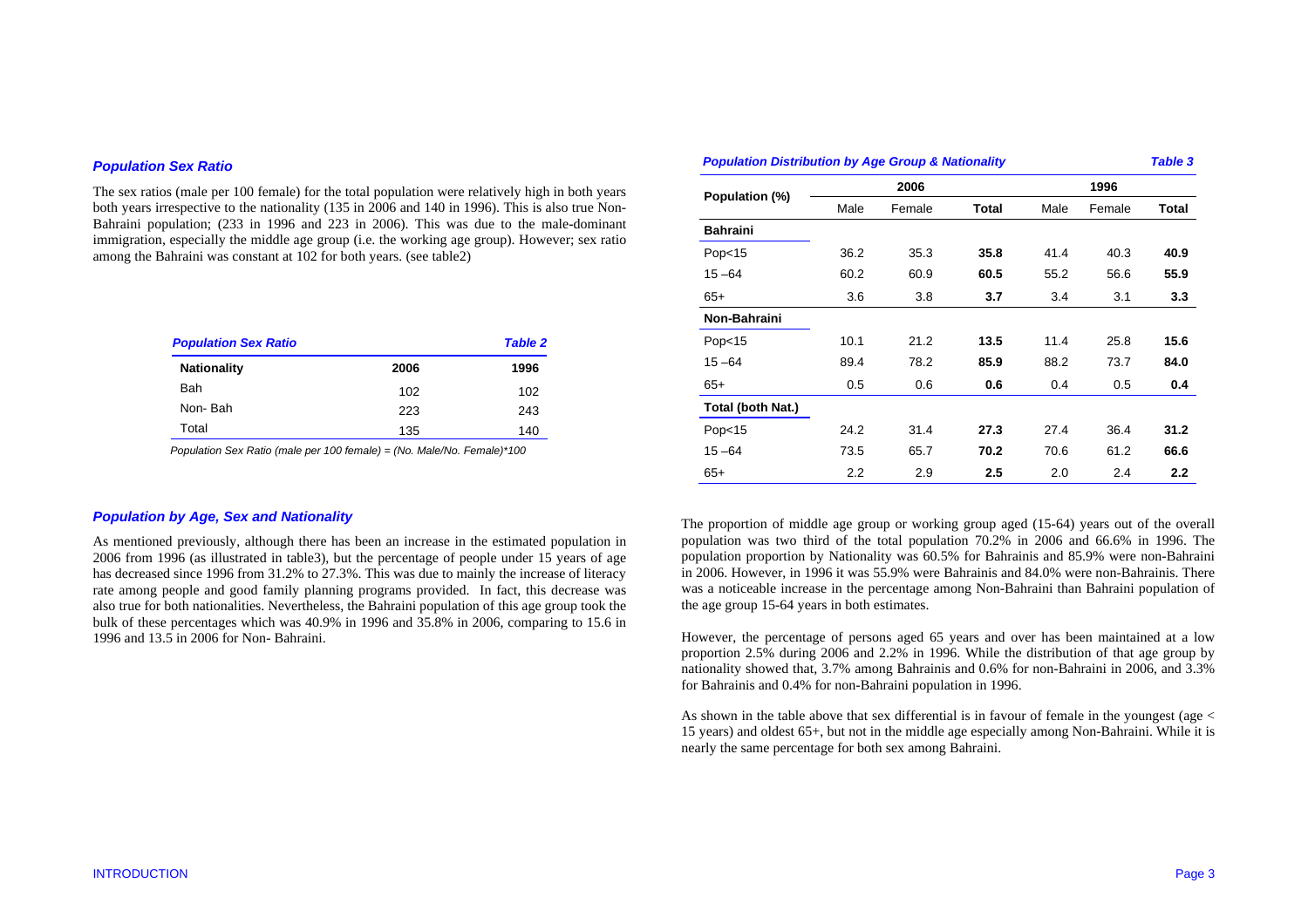## *Age Dependency Ratio*

The total dependency ratio in Bahrain (defined as the number of persons in a population who are not economically active for every 100 economically active persons in that population). It is usual to use as a rough guide the Childhood dependency ratio (age groups 0-14) and aging dependency ratio (aged  $65+$ ), to the population in the age group 15-64 years, since the retirement age in Bahrain is 65 years.

| <b>Dependency Ratios</b><br><b>Table 4</b> |                 |       |                 |       |  |  |
|--------------------------------------------|-----------------|-------|-----------------|-------|--|--|
| <b>Population</b>                          | 2006            |       | 1996            |       |  |  |
|                                            | <b>Bahraini</b> | Total | <b>Bahraini</b> | Total |  |  |
| Childhood dependency ratio (0-14)          | 59.1            | 38.9  | 73.1            | 46.8  |  |  |
| Aging dependency (aged 65+)                | 6.2             | 3.6   | 5.9             | 3.3   |  |  |
| Total                                      | 65.3            | 42.5  | 79.0            | 50.0  |  |  |

There is a significant drop in the dependency ratio for both nationalities for the past ten years. In year 2006 the dependency ratio was 38.9%, 3.6% and 42.5% for the childhood, aged and the total dependency ratio populations respectively. Comparing to 1996, the dependency ratios were 46.8%, 3.3% and 50.0% .

However, the dependency ratio for Bahraini only was 59.1%, 6.2 % and 65.3% for the childhood, aged and the total dependency ratio populations in 2006 respectively. While the dependency to 73.1 %, 5.9% and 50.7% respectively in 1996.

While Table 5 below shows that in 2006 the dependency ratio as total is higher among female than in male. While in 1996 it was the opposite. This reflect the changes in the terends of the labour market in Bahrain.

| <b>Dependency Ratios by sex</b><br><b>Table 5</b> |      |                 |      |            |      |        |  |  |
|---------------------------------------------------|------|-----------------|------|------------|------|--------|--|--|
|                                                   |      | <b>Bahraini</b> |      | N.Bahraini |      | Total  |  |  |
|                                                   | Male | Female          | Male | Female     | Male | Female |  |  |
| 1996                                              | 81.3 | 76.7            | 13.3 | 35.8       | 59.1 | 38.9   |  |  |
| 2006                                              | 66.2 | 64.3            | 11.9 | 27.9       | 36.0 | 52.3   |  |  |

However, the number of individuals receiving welfare payments from the kingdom has increased for the past five years as reported by Ministry of Labour. The value of the payment rose from BD. 3.9 million in 2000 to BD. 8.0 million in 2005 and BD. 9.5. million in 2006. Out of this amount 44.2% goes for the elderly.

Overall, the rate of disability among Bahraini population represented only less than 1% of the total population as per 2001 census. 1.7% of the welfare payment goes to disables.

# **Health Facilities and Health Resources (2002-2006)**

#### *Physical Resources*

The Health system delivery is partnership between both government and private sectors. The Ministry of Health played a major role in the provision, improving, regulating and sustaining quality health care services.

Health facilities have improved rapidly during the past five years which illustrated in table 4. This can be witnessed clearly through the remarkable evolution in regard to the type and quality of the services at Salmaniya Medical Complex (main hospital in Bahrain). Construction of the new Accident and Emergency Unit expansion was started. The aim is to expand the unit's capacity including new laboratory toxicology, special pharmacy for emergency, patients' waiting room, patients triage and the ambulance services. As well as providing new medical treatment rooms for the Sickle cell diseases at the emergency unit, and minimizing the waiting list of the outpatient clinics appointments. Improving intensive care unit and furnishing it with advanced ICU equipments that comply with international standards. Number of beds was increased by adding 20 beds for the Cardio Vascular ward. New drugs were added to the hospitals pharmacy.

Furthermore, new plans was sat up to establish heredity diseases treatment center for the Sickle Cell and Thalassemia patients which includes inpatients services, outpatient and emergency clinics, blood transfusion and a small ward. The centre will offer day case management of painful crisis to reduce unnecessary hospital admissions. This alternative approach will be established to provide quality, instant and specialized services to heredity diseases patients. The center will represent a quantum leap in serving those patients in the Kingdom of Bahrain. The construction of Al Gazali building at Psychiatric hospital was completed.

However, The Ministry encourages the investment in health care services through private sector. This can be noticeable through the opening of two private hospitals namely: Al-Baraka Infertility hospital at Al Adliyah furnished with 6 beds and Al Hilal Hospital at Muharraq with 48 beds. By doing so number of private hospitals increased to eleven hospitals.

The expansion of the services was not limited to the Secondary Health Care, but it included also the Primary Health Care which can be summarized as follow:

- o One of the most successful achievements is the opening of the health centers in the evening in all governorates in the Kingdom. This will increase both accessibilities to the health services and doctors' consultation hours as well as improving quality of the care provided. This step will be followed by the provision of the full health services all sessions at all health centers including the opening of other sections such as medical laboratories and dental services similar to those services provided in the morning session.
- o The upgrade of the switchboard operators at health centers to improve appointment system through telephone.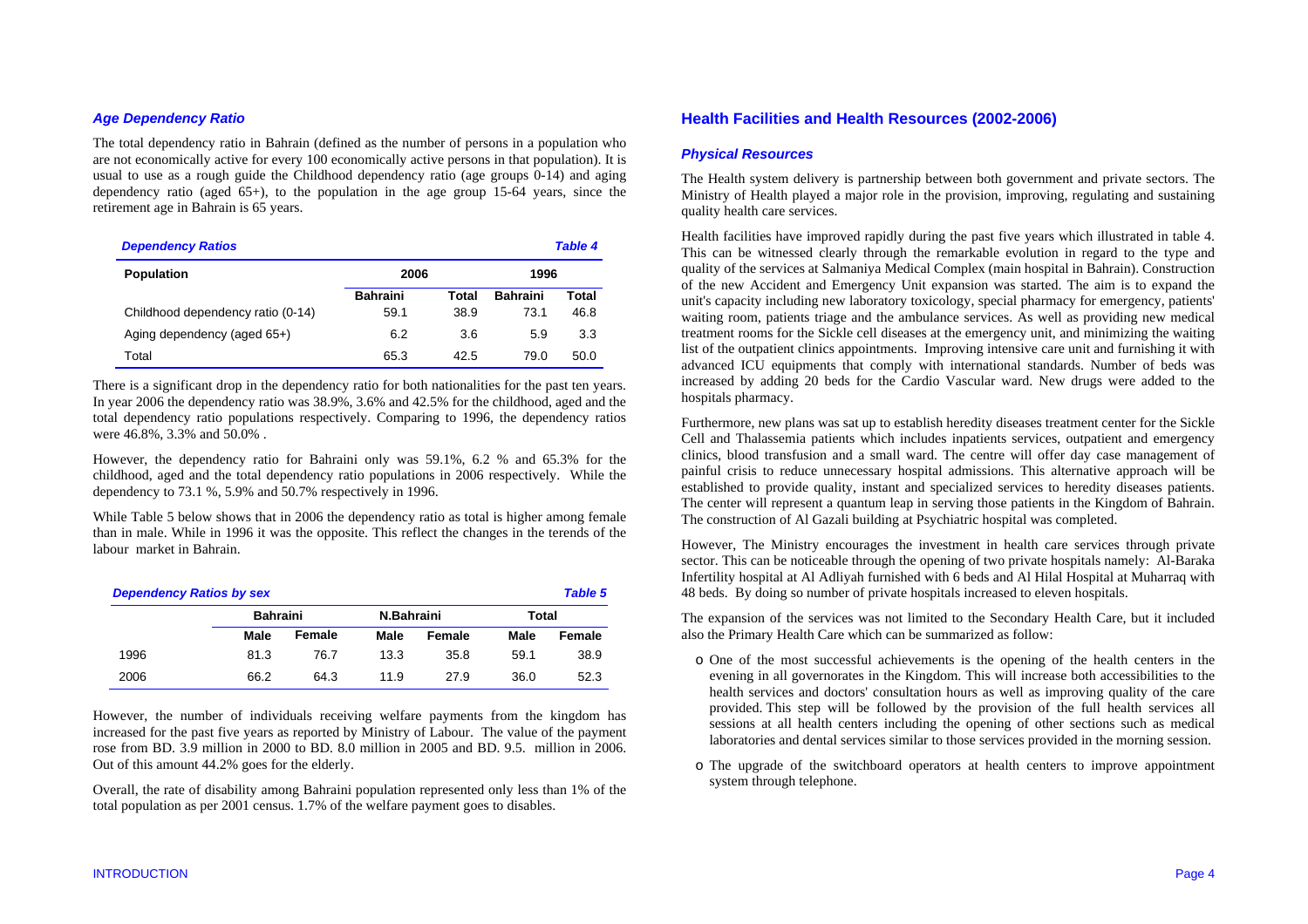- o Introducing patients triage by nurses to minimize the unnecessary doctors' consultations load.
- o The opening of National Bank of Bahrain Dair branch health center to replace the old one. New services were added such as Maternal and Child Health Care, X-Ray and Laboratory with a capacity of 23,000 populations.
- o Increasing number of community nurse and midwives to improve the quality of the MCH services.
- o The opening of the Anti Smoking Clinic at Al Hoora Health Center to promote anti smoking services as one of the main causes of the Cardio Vascular Diseases.
- o The expansion of the diabetic clinics to 20 clinics supervised by qualified nurses.
- o The oening of the X-ray department at Budiaya Health Center on February 2006. and establishing ambulance station at Isa Town Health Center.
- o Increasing health education campaigns at health centers to increase public awareness in healthy life style.
- o Al-Zalaq clinic in Southern Governorate was upgraded to health center a "B" category, and was reopened in the fourth quarter of 2006. The health center provides all the services and equipped with all advanced medical equipments and analyzers. The health center was connected to the Ministry Wide Area Network (WAN) at Health Information Directorate As part of Health Centers Automation project.

| <b>Health Facilities</b> |   |           |           |           |           |           | Table 6   |
|--------------------------|---|-----------|-----------|-----------|-----------|-----------|-----------|
| <b>Description</b>       |   | 2006      | 2005      | 2004      | 2003      | 2002      | 1996      |
| Hospitals                | G | 9         | 9         | 9         | 9         | 9         | 9         |
|                          | P | 11        | 9         | 6         | 6         | 6         | 3         |
| <b>Beds</b>              | G | 1714      | 1741      | 1.694     | 1,691     | 1,680     | $1,201*$  |
|                          | P | 323       | 292       | 215       | 213       | 244       | 138       |
| Primary                  | G | 23        | 23        | 23        | 23        | 23        | 22        |
| Health<br>Care           | P |           |           |           |           |           |           |
| Inpatients               | G | 81,360    | 84,167    | 78,356    | 77,710    | 76,624    | 83,443    |
|                          | P | 15,570    | 14,094    | 10,863    | 8,387     | 6,838     | 5,609     |
| Outpatient               | G | 4,166,881 | 3,936,021 | 3,843,790 | 3,766,526 | 3,674,545 | 3,085,474 |
|                          | P | 594.071   | 510,129   | 483,786   | 420,463   | 341.478   | 164.690   |

 *G. = Government- Including Directorate of Health & Social Welfare (Ministry of Interior), P. = Private \* Excluding BDF hospital* 

Previous table showed a remarkable increase in the health care facilities especially in private sectors, which nearly doubled from the past five years. In 1996, there were only three private hospitals but the number was tripled by 2006.

#### *Financial Resources*

With growing population and aging health care budgets are coming under mounting strain as the country strives to maintain and improve its services. Financial allocation for medical care has been raised substantially in recent years. But still they are not sufficient for the demands placed upon them.

Nowadays, the major challenge that the Ministry faced is to maintain current health services and strive for health for all. With the continuous increase of public demand on the health care services that has direct impact on the increment on the Ministry's resources (see table 7), the Ministry requires to find alternative sources to bring additional financial resources in order to at least sustain the best quality of health services.

| <b>Financial Resources</b>                                        |       |       |       |       |       | <b>Table 7</b> |  |
|-------------------------------------------------------------------|-------|-------|-------|-------|-------|----------------|--|
| Financial data                                                    | 2006  | 2005  | 2004  | 2003  | 2002  | 1996           |  |
| % of allocated budget to MOH<br>from total Government expenditure | 7.5   | 8.0   | 7.4   | 7.5   | 7.2   | 9.1            |  |
| MoH Budget* (BD. in Million)                                      | 118.0 | 103.1 | 88.4  | 80.6  | 71.0  | 57.1           |  |
| MoH average recurrent health<br>expenditure/ capita               | 147.7 | 138.1 | 120.9 | 113.8 | 103.1 | 82.0           |  |
| <u>Average cost per MOH Visits (BD.)</u>                          |       |       |       |       |       |                |  |
| Primary outpatients                                               | 4.4   | 4.0   | 3.8   | 3.4   | 3.0   | 2.7            |  |
| Secondary outpatients (SMC)                                       | 42.8  | 36.6  | 32.2  | 30.7  | 27.8  | 21             |  |
| Secondary Inpatients to SMC<br>(per day)                          | 171.2 | 146.2 | 129.3 | 122.7 | 112.2 | 83.8           |  |
| Deliveries (SMC maternity unit)                                   | 444.6 | 369   | 347.5 | 343   | 313   | 551.6          |  |
| % MOH recurrent expenditure on:                                   |       |       |       |       |       |                |  |
| Primary & Public Health Care                                      | 24.4  | 22.1  | 22.5  | 22.7  | 22.2  | 21.0           |  |
| Secondary H.C.                                                    | 60.2  | 56.5  | 58.2  | 58.8  | 59.1  | 56.5           |  |
| <b>Total Other</b>                                                | 15.4  | 21.4  | 19.3  | 18.5  | 18.7  | 21.9           |  |
|                                                                   |       |       |       |       |       |                |  |

 *1US\$ = 0.376 BD* 

 *\* Source: Ministry of Finance - MOH budget include projects received*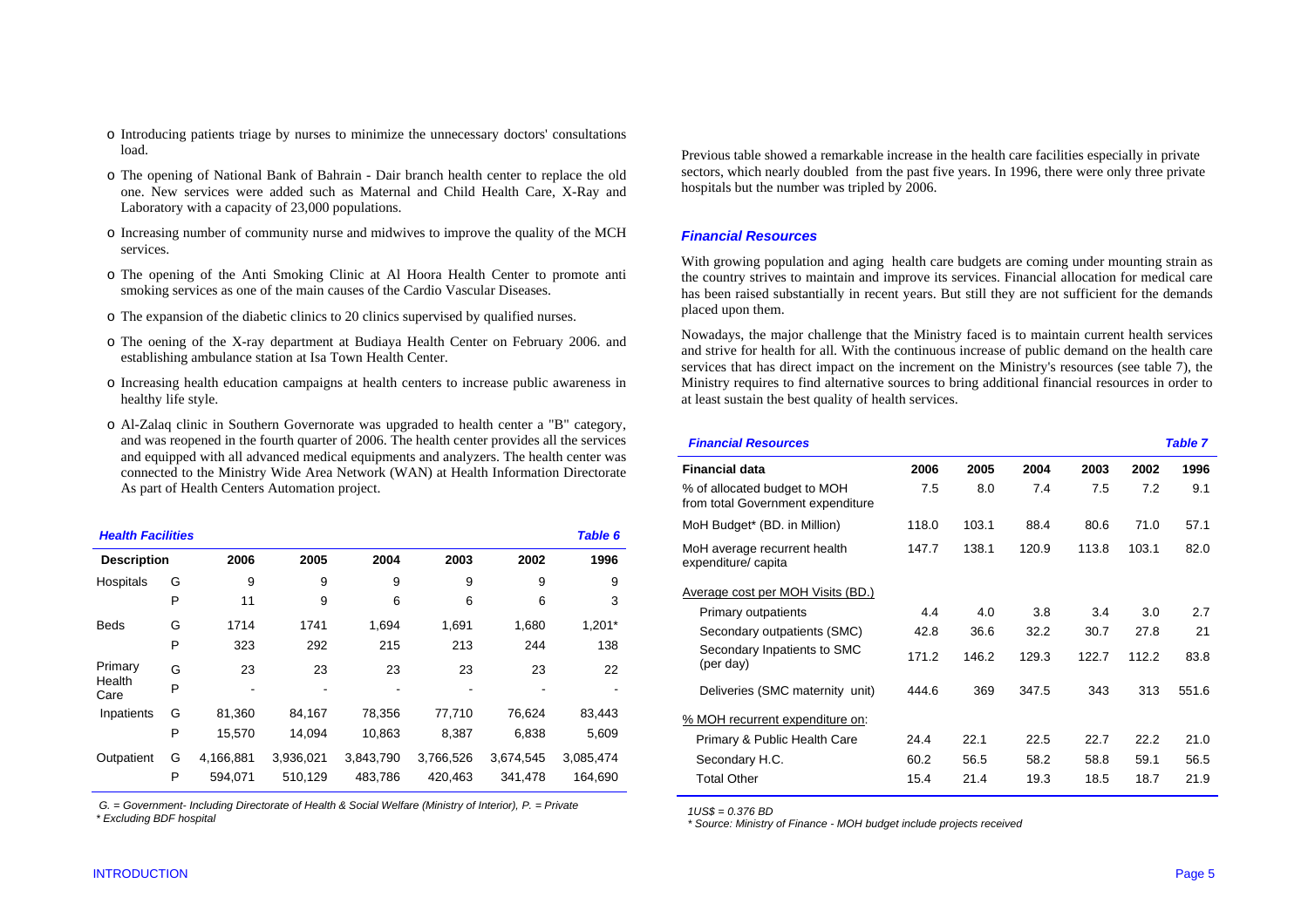The Ministry of Health took all the burden of providing free health care with a budget BD. 118.0 million in 2006, approximately 7.5% of the total government expenditure. The Ministry's recurrent expenditure was BD. 109.7 million with an increment of 9.6% from 2005

budget, whereas in 1996 the Ministry's budget was BD. 57.1 million which represented 9.1% as percentage of the total government expenditure. The Ministry's recurrent expenditure was BD. 49.1 million with an increment of 5.6% from previous year.

The Ministry of Health average expenditure per capita has increased from BD. 82.0 (equivalent to U.S \$220 per person) in 1996 to BD. 147.7 (equivalent to U.S.\$ 392.8) in 2006. More than half of the Ministry budget was devoted to Secondary Health Care nearly 60.22% in 2006 and 56.5% for the year 1996. While, only 24.4% of the Ministry's budget was devoted to Primary and Preventive Health Care in 2006 and 21.6 % in 1996.

The average cost per visits for Primary Health Care clinics was BD. 4.4 in 2006 with an increase of 63% since 1996 which was BD. 2.7. Same thing was true for the cost of the services per person in the secondary health outpatients' clinics, the increment was 16.2% comparing to the past ten years, as it was BD. 21.0 in 1996 and BD. 42.8 in 2006. Moreover, the cost of the inpatient per day has also increased from BD. 83.8 to BD. 171.2 in 2006. However, there was a decrease in the average cost of the deliveries by 19.4%, which was BD.551.6 in 1996 and BD.444.6 in 2006. (See table 7).

#### *Human Resources*

Table 8 below shows the development of the medical resources over the past five years at the national level respectively. During the 1996, per 10,000 populations, there were 11.2 doctors, 1.3 dentists and 26.3 nurses, while these numbers were doubled to 27.6, 4.1, and 55.0 respectively in 2005. The nurse-doctor ratio was 2.0 in 2006 and 2.4 in 1996.

| <b>Human Resources</b>                       |      |      |      |      |      |      |
|----------------------------------------------|------|------|------|------|------|------|
| <b>Indicators</b><br>(per 10,000 Population) | 2006 | 2005 | 2004 | 2003 | 2002 | 1996 |
| Doctors                                      | 27.6 | 27.2 | 22.4 | 18.5 | 18.4 | 11.2 |
| Dentists                                     | 4.1  | 4.1  | 3.7  | 2.7  | 2.4  | 1.3  |
| <b>Nurses</b>                                | 55.0 | 52.9 | 49.5 | 45.8 | 44.4 | 26.3 |
| Nurse per doctors                            | 2.0  | 1.9  | 2.2  | 2.4  | 2.4  | 2.4  |
| <b>Bed</b>                                   | 27.4 | 28.1 | 27.0 | 27.6 | 28.6 | 22.4 |

#### *Medical Human Resources per 10,000 population Figure 2*



It is clearly noticeable that there are rapid increases in the medical manpower for the past five years in both government and private health sector. For example the increase in doctors is 22% in the government comparing to 2.3% in private. However; the increment of number of nurses in private sector  $(120\%)$  is much higher than in government  $(23.5\%)$ . This is also true for dentists; the increment was 33% in government while it is 179% in private sectors. The increase in number of allied health manpower is 49% in government and 216.6% in private. This is mainly due to the opening of new private hospitals and private clinics.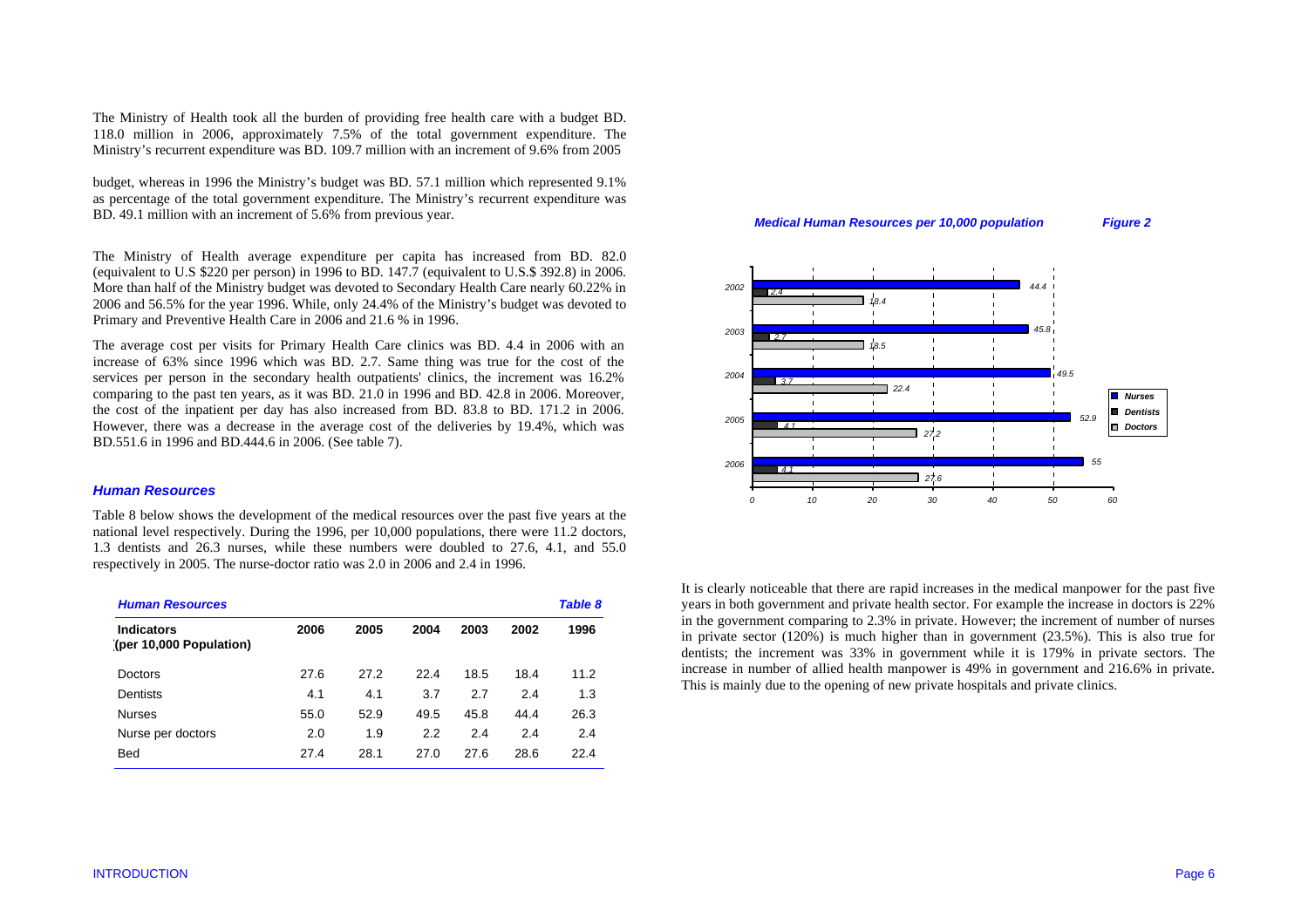# **Health Status of the Community**

The following are selected standard health indicators that reflect Bahrain's improving health status.

#### *Child Birth*

Although the birth and fertility rates show a downward trend the volume of births has risen consistently due to the size of childbearing female population. Relevant socio-economic factors affecting childbirths include income, nutrition, and education. Literacy among woman is one of the highest in the Gulf region at 83% (census 2001). It is desirable to improve on woman education in order to improve family health and reduce the incidence of unnecessary premature births, still births and prenatal deaths.

The quality of antenatal care are improved via Mother and Child Health Care services at the Health centers, such as the introduction of ultrasound facilities at MCH units so that abnormalities can be identified earlier thus increasing the chances of survival.

The Ministry give Lots of attention on the quality of antenatal service provided at Mother and Child units at all the Health Centers. A great number of pregnancies have been subject to both primary and secondary care. 99.4% of births are attended by trained medical staff. There was an average visits to antenatal clinics at health centers was approximately 6 visits per live births in 2006.

Total fertility rates (per woman of age 15-49) were consistent for the past five years at 2.5 in (3.0 for Bahrainis and 2.0 for Non Bahrainis) in 2006.

| <b>Births Statistics</b> |        |        |        |        |        |        |  |  |
|--------------------------|--------|--------|--------|--------|--------|--------|--|--|
| <b>Health Indicators</b> | 2006   | 2005   | 2004   | 2003   | 2002   | 1996   |  |  |
| Total births*            | 15.128 | 15.235 | 15.039 | 14.674 | 13.659 | 13,100 |  |  |
| Total live births        | 15.043 | 15.123 | 14.915 | 14.568 | 13.525 | 12.935 |  |  |
| Total deliveries**       | 14.965 | 14.992 | 14.786 | 14.463 | 13.488 | 12.947 |  |  |
| Abortion (Miscarriages)  | 2.297  | 2.078  | 1.505  | 1.630  | 4.105  |        |  |  |

 *\* Reported cases excluding those born abroad.* 

 *\*\* A delivery may include one or more births* 

#### *Vital Statistics*

Table 10 below shows that most of the vital statistics indicators were floating between 21.6 and 20.2 for the past ten years. For example, crude birth rate per 1000 population was 21.1 for concussive two years since 2002, while it slightly dropped in 2005 and 2006. Infant mortality rate per 1000 live births recorded a significant decrease in 2006 to 7.6 from 9.1 in 2004 and 9.4 in 1996. The Ministry of Health formed a committee in 2004 to investigate the main reasons behind the increment of the Infant mortality rate and the result was published separately in a supplementary report.

| <b>Vital Statistics as reported by Public Health Directorate</b> |       |       |       |       |       |       |  |  |
|------------------------------------------------------------------|-------|-------|-------|-------|-------|-------|--|--|
| <b>Health Indicators</b>                                         | 2006  | 2005  | 2004* | 2003  | 2002  | 1996  |  |  |
| Crude birth/1000 population                                      | 20.2  | 20.9  | 21.1  | 21.1  | 20.1  | 21.6  |  |  |
| Still birth rates/1000 births                                    | 6.2   | 7.4   | 8.2   | 7.2   | 9.8   | 12.6  |  |  |
| Infant mortality rate/1000 live<br>births                        | 7.6   | 8.9   | 9.1   | 7.3   | 7.0   | 9.4   |  |  |
| Premature birth rate/1000 live<br>births                         | 102.6 | 98.5  | 108.4 | 111.5 | 86.1  | 61.5  |  |  |
| Sex ratio at birth : Male / (per<br>100 Female)                  | 102.6 | 103.8 | 100.5 | 101.5 | 101.6 | 105.4 |  |  |
| Maternal mortality rate/<br>100,000 live births                  | 13.3  | 6.6   | 20.1  | 20.6  | 22.2  | 38.7  |  |  |
| Under 5 yrs mortality/1000<br>live births                        | 10.1  | 10.9  | 10.8  | 9.5   | 8.9   | 11.2  |  |  |
| Under 5 yrs mortality/1000<br>child <5 yrs old                   | 2.4   | 2.7   | 2.6   | 2.2   | 1.9   | 0.4   |  |  |
| Total Fertility Rate per woman<br>(Female 15-49)                 | 2.5   | 2.6   | 2.6   | 2.6   | 2.6   | 2.7   |  |  |
| Crude death rate/1000<br>population                              | 3.1   | 3.1   | 3.1   | 3.1   | 3.0   | 3.0   |  |  |
| Life expectancy rate at birth<br>both sex                        | 74.8  | 74.8  | 73.8  | 73.8  | 73.8  | 72.9  |  |  |

 *\* Studies on Infant mortalities were conducted and the data were modified accordingly*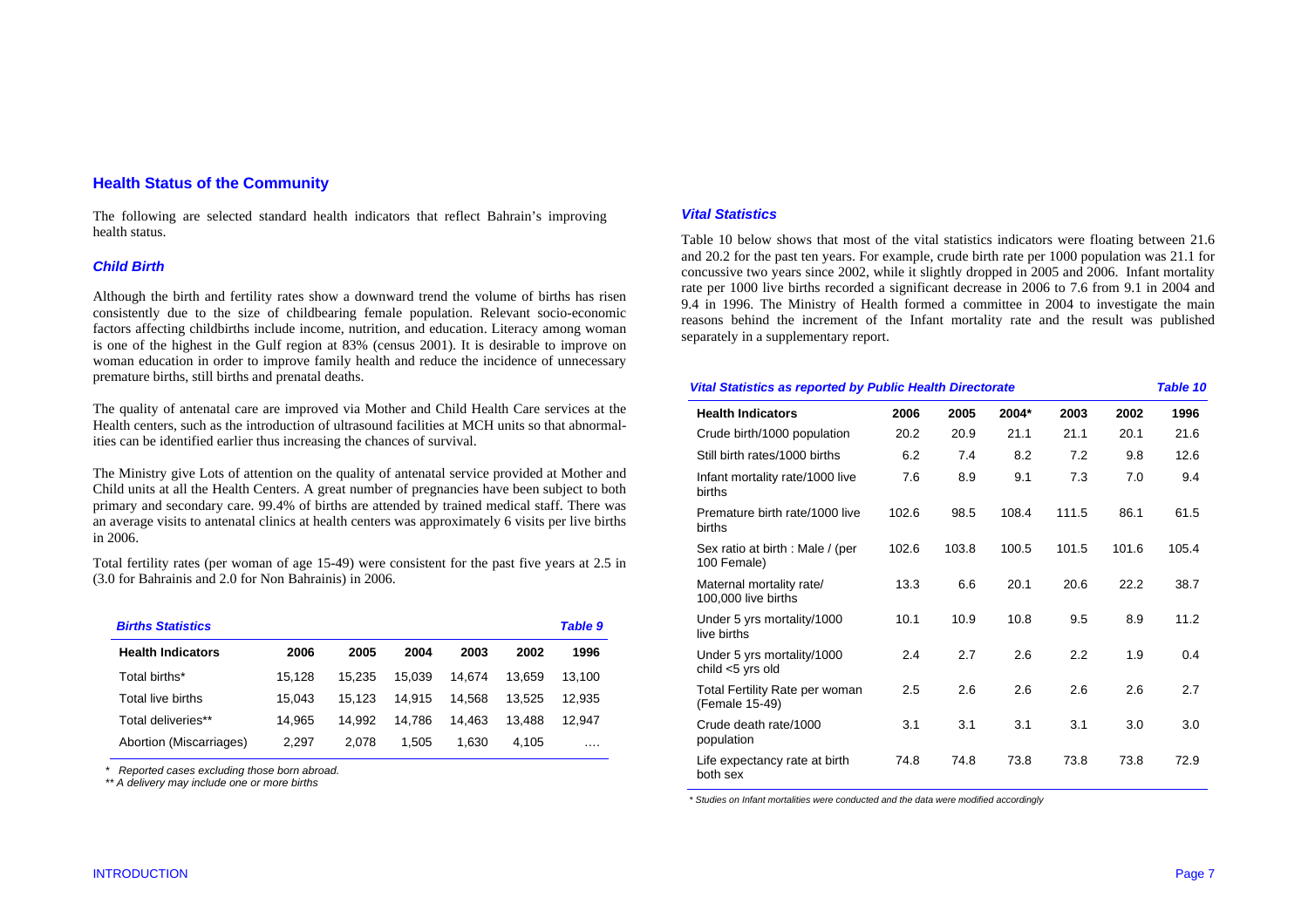#### *Pre Term Births*

There seems to have been a rise in the number of premature births (birth occurring earlier than 37 completed weeks of gestation). The trend of the premature birth is tending to go upward see figure 3 above. A team was formed in conjunction with the Pediatric department to study this issue thoroughly and submit a scientific justifications and a proposed solution. The real concern not only because of the implied increase in death and disability but also because of the enormous costs involved in care of premature infants.



"Infants born prematurely have an increased risk of death in the first year of life. More than half of the born before six months gestation die within weeks of births; prematurely account for nearly a quarter of all deaths in the first month of life. (By Warren King**,** *Seattle Times medical reporter*). They are also at a greater risk for developing serious health problems such as: cerebral palsy, mental retardation, chronic lung disease, blindness or deafness.

Although there are several known risk factors for prematurely (see below), nearly half of all premature births have no known cause. When conditions permit, doctors may attempt to stop premature labor, so that the pregnancy can have a chance to continue to full term, thereby increasing the baby's chances of health and survival. However, there is currently no reliable means to stop or prevent preterm labor in all cases. Listed below are some examples of known factors related to premature births:

- A woman's previous history of preterm birth, or pregnancies that ended in miscarriage.
- Multiple pregnancies (twins, triplets, etc.) are at a higher risk for premature birth. Uterine or cervical abnormalities.
- Certain chronic disease such as high blood pressure, kidney disease and diabetes.
- Infections of the cervix, uterus or urinary tract. Certain STDs, Beta Strep.
- Substance abuse of tobacco, alcohol and other drugs.
- Women who have tried to conceive for more than a year before getting pregnant are at a higher risk for premature birth. A recent study done by Dr. Olga Basso of the University of Arhus in Denmark and Dr. Donna Baird of the U.S. National Institute of Environmental Health Sciences suggests that women who had difficulty conceiving were about 40% higher risk of preterm birth than those who had conceived easily.
- Women under 18 or over 35 are at a higher risk for premature birth.

Medium Projections of mean life expectancy rate at birth for both males and females was 74.8 years in 2006, 72.1 for male and 77.3 for female. Comparing to 1996, it was 72.4 for both male and female; while life expectancy 70.4 for male and 75.3 for female respectively. This is a substantial achievement as the Global indicator No.10 stated that [the averaged life expectancy rate at birth should be 62 years].

#### *Infant Mortality*

Infant mortality (IM) is the number of newborns dying under a year of age. In past times, infant mortality claimed a considerable percentage of children born, but the rates have significantly declined in modern times, mainly due to improvements in basic health care, though high technology medical advances have also helped. Infant mortality rate is commonly included as a part of standard of living evaluations in economics (refers to the quality and quantity of goods and services available to people and the way these services and goods are distributed within a population).

Depending on the time of death, infant death can be classified as neonatal death (i.e., death during the first 4 weeks of life) and Post-neonatal death (i.e., death after the first 4 weeks but within one year of life). Neonatal death can be further classified into early neonatal death (i.e., death during the first week of life) and late neonatal death (i.e., death during the 2nd to the 4th week of life).

As described previously, the infant mortality rate (IMR) can be partitioned into two components: Neonatal mortality and Post-neonatal mortality. Neonatal mortality is usually associated with prenatal factors, including low birth weight/ prematurely and severe congenital anomalies. However' Post-neonatal mortality is often associated with factors after birth, including lack of breastfeeding and malnutrition (which predispose the infants to infection), smoking in the household, and injuries. Figure 4 show that, neonatal mortality in Bahrain had already started to increase in 2003. However, this increase was partially masked by the decline in Post-neonatal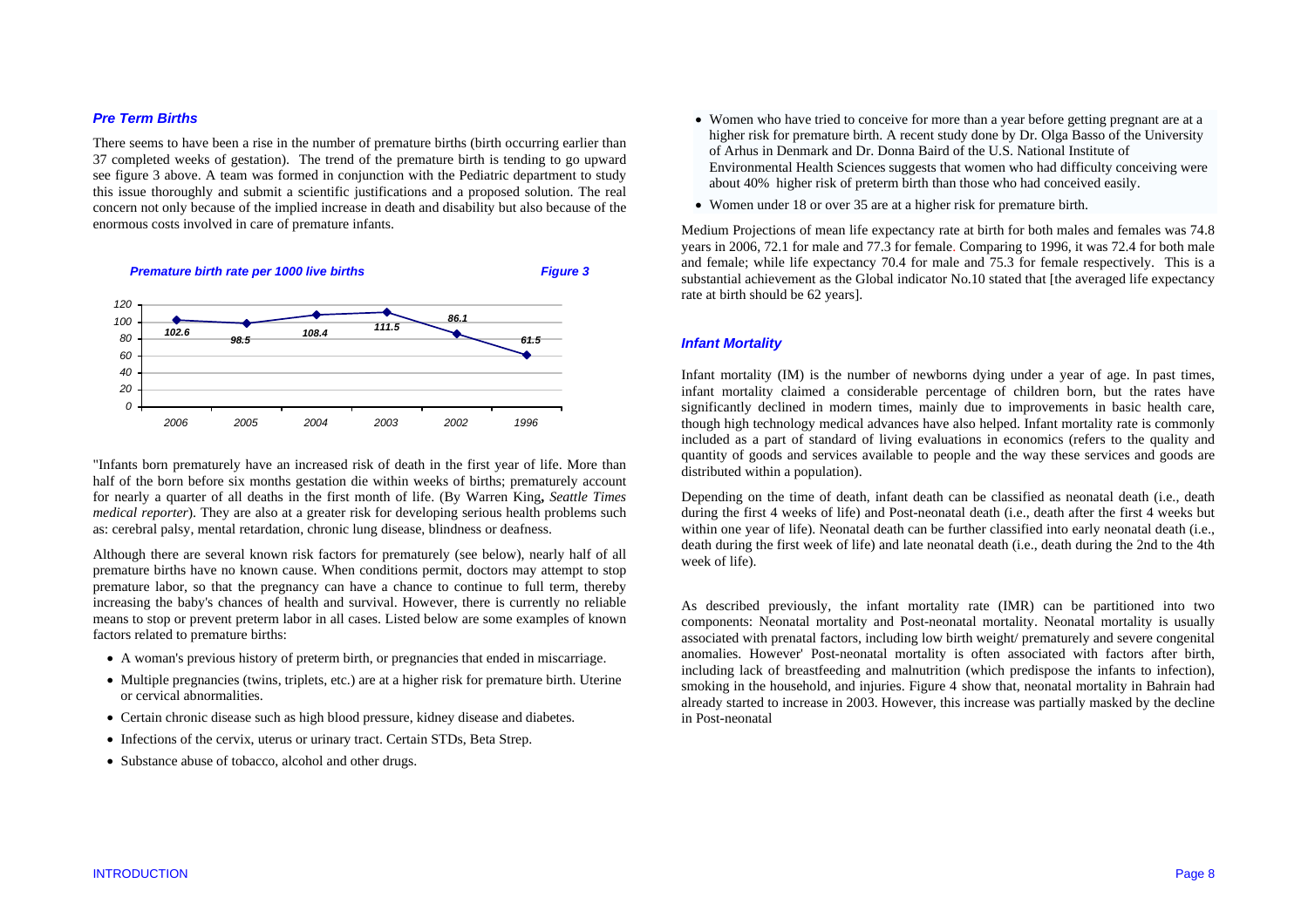

Figure 5 shows that in 2004 The Kingdom of Bahrain were the third in infant mortality rates among the GCC countries as per recent available data.



 *"Vital Health Indicators - 2004", Executive Office of the Health Ministers Council for GCC, 10th edition.* 

# *Nutritional Status of Children*

Birth weight is an indicator of the health and nutritional status of mothers, as well as a prediction of infant health and development. In Bahrain, the percentage of newborns with birth weight at least 2.5 kg. has remained relatively constant for the past five years at 92.0%, 92.2%, 91.8%, 90.0%, and 90.4% for the years 2006, 2005, 2004, 2003 and 2002 respectively. In addition to that, the percentage of children below five years with weight-for-age values corresponding to acceptable standard reference values has significantly increased since the early Nineties from 77% to remain relatively stable around (92+ .5%) for the past five years.

# *Mortality*

In 2006, there were 2,317 deaths reported by Public Health Directorate as compared to 1,780 in 1996. Most of the reported deaths occurred in the hospitals (46% of the deaths were discharges dead from Salmaniya Medical Complex). The crude death rate continues to be very low and nearly constant (3.0 per 1000 population) since 1996. In 2006, 39.1% of the deaths were among elderly age 70+ years old. Most deaths by gender recorded in Bahrain were among male 43.8% rather than female.

Diseases of the circulatory system (cardiovascular diseases) constitute the highest single cause of mortality in Bahrain representing 60.5 % per 100,000 populations. 40.1 % out of the cardiovascular deaths was due to hypertension. The rate of deaths from circulatory diseases distributed by gender showed that 57.8% per 100,000 male population and 64% per 100,000 female population in total.

The known risk factors for CVD such as smoking, and raised blood cholesterol, and the risk makers such as lack of physical activity, obesity, and alcohol consumption are expected to have increased in Bahrain over the last two decades. In addition to that, the continuing rises in the incidence of the cardiovascular in association with the rise in the size of the population over sixty five years of age who represent nearly 2.5% of the total population.

Deaths from Symptoms, signs and abnormal clinical and laboratory findings not elsewhere classified (Ill defined) was the second cause of deaths (59.4 per 100,000 population) with an increase of 56.5 from last year which is nearly 19.0% out of the total deaths.

Endocrine, nutritional and metabolic diseases was the third most common cause of death in Bahrain representing 46.3 % per 100,000 populations in 2006; about 14.8% of total deaths with an increase 44.1% from 2005. However, out of these deaths there were 64 deaths every 100,000 female populations, in contrast of 47.8 deaths per 100,000 males. This was mainly due to diabetes mellitus which represent 92.4% out of these deaths.

Deaths from external causes of morbidity and mortality ranked as fourth cause of deaths (11.7% out of total deaths) in the Kingdom with 36.6 per 100,000 populations. 35.7% out of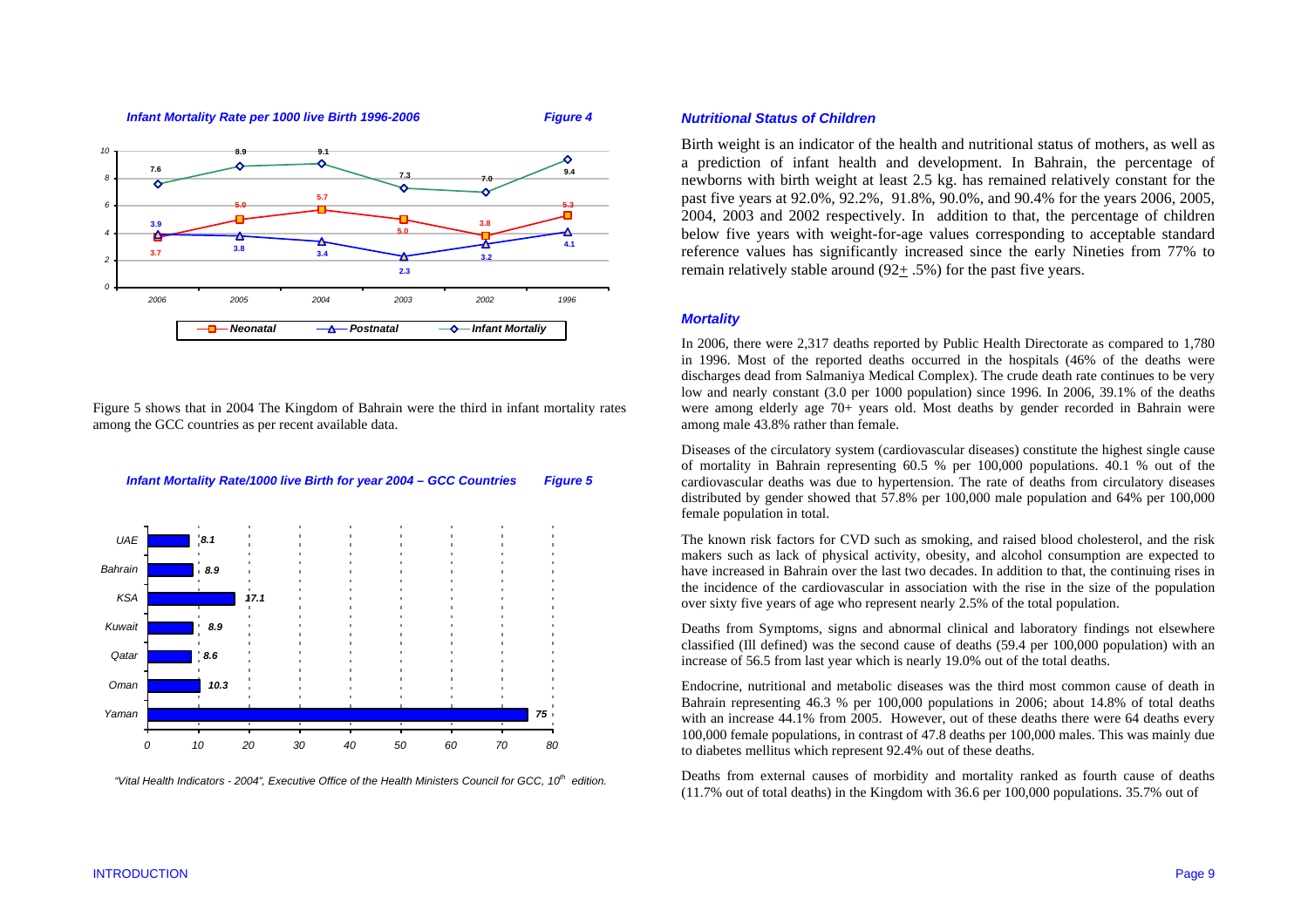the total was due to transport accidents and 24.6% was due to drowning and submersion, undetermined intent and 39.7 other accidents and poisoning. However, Neoplasm or Cancer dropped down to be the fifth cause of deaths in Bahrain (34.1 per 100,000 populations), accounting for about 10.9% of total deaths with a decline of -7.2% from 2005. Out of these deaths 49% was males and 51% females. Deaths due to Malignant Neoplasems of bronchus and lungs were the highest especially among male, followed by breast cancer deaths among females. The great majority of deaths (53.8%) from Cancer were in age group over 60 years. (See table 11).

One of the recommendations of the World Health 2003 Report "Reducing Risks report" was that "countries should give top priority to developing effective, committed policies for the prevention of globally increasing high risks to health." The main risk factors as defined by WHO are high blood pressure and high blood cholesterol are closely related to excessive consumption of fatty, sugary and salty foods. They become even more lethal when combined with the deadly forces of tobacco and excessive alcohol consumption and unsafe sex in connection with HIV/AIDS.

| <b>Top Leading Causes of Death</b>                                                       |      |      |      |      | <b>Table 11</b> |
|------------------------------------------------------------------------------------------|------|------|------|------|-----------------|
| <b>Causes of Death</b><br>(rates per 100,000 Population)                                 | 2006 | 2005 | 2004 | 2003 | 2002            |
| Diseases of Circulatory System                                                           | 60.5 | 59.9 | 69.0 | 86.6 | 86.5            |
| Symptoms, signs and Abnormal Clinical & Lab.<br><b>Findings not Elsewhere Classified</b> | 59.4 | 59.2 | 61.5 | 39.3 | 45.2            |
| Endocrine, Nutritional & Metabolic Disorder                                              | 46.3 | 32.2 | 28.7 | 24.2 | 28.1            |
| External causes of morbidity and mortality<br>(accident, injuries & Poisoning)           | 36.6 | 28.3 | 28.1 | 26.5 | 26.5            |
| Neoplasm                                                                                 | 34.1 | 36.8 | 37.2 | 39.3 | 41.4            |
| <b>Respiratory System</b>                                                                | 17.1 | 19.7 | 17.7 | 20.7 | 18.0            |
| Certain Infectious & Parasitic Diseases                                                  | 11.4 | 13.0 | 11.2 | 11.9 | 10.1            |
| <b>Genitourinary System</b>                                                              | 10.9 | 12.6 | 12.0 | 11.0 | 7.6             |
| Digestive System                                                                         | 7.8  | 9.0  | 9.6  | 13.8 | 10.4            |
| Certain Condition Originating in the perinatal<br>period                                 | 7.7  | 8.6  | 12.0 | 7.3  | 6.2             |

#### *Morbidity*

The health problems of Bahrain are those generally found in countries passing through the stage of transition from developing to developed nations. Communicable diseases are declining as the major causes of mortality and morbidity. They are being replaced by noncommunicable ones such as cardiovascular diseases, cancer, metabolic diseases, congenital anomalies and accidents. The main causes of hospital admissions, based on the statistics of Salmaniya Medical Complex are illustrated in table 12.

Spontaneous abortion/miscarriages were the most common complication in pregnancies throughout the world. The SMC data showed that most of the listed morbidity has risen for over the past five years. This may highlight that more attention should be given to the environmental risks, community lifestyle, anti smoking campaigns, and health education and practices.

| <b>Discharges from Salmaniya Medical Complex<sup>1</sup> (Top Ten Morbidity)</b> |        |        |         |         |         |
|----------------------------------------------------------------------------------|--------|--------|---------|---------|---------|
| <b>Morbidity</b><br>(rates per 100,000 Population)                               | 2006   | 2005   | 2004    | 2003    | 2002    |
| Complication of pregnancy,<br>childbirth & puerperium $(15-44)^2$                | 5513.9 | 5786.6 | 6.002.6 | 6.231.7 | 6.226.4 |
| Spontaneous abortion                                                             | 746.8  | 815.4  | 885.5   | 895.0   | 1,017.4 |
| Hereditary anemia                                                                | 517.4  | 456.8  | 414.3   | 363.8   | 277.5   |
| Neoplasm                                                                         | 217.4  | 217.2  | 221.4   | 220.3   | 237.9   |
| Ischemic heart disease                                                           | 181.1  | 174.4  | 172.7   | 165.4   | 159.5   |
| <b>Diabetes</b>                                                                  | 120.5  | 192.6  | 106.6   | 107.2   | 85.4    |
| Asthma                                                                           | 65.9   | 61.5   | 62.4    | 56.6    | 66.1    |
| Acute respiratory infection                                                      | 36.6   | 26.8   | 23.9    | 30.9    | 43.7    |

*1 Rates per 100,000 populations* 

 *2 Rates per 100,000 females age 15-44 yrs*

It was noticeable that there were more female discharges per 100,000 females due to Asthma (78.3), Neoplasm (288.8) and Acute Respiratory Infection (39.9), comparing to more discharges per 100,000 male due to Diabetes (126.4), Ischaemic Heart Diseases (215.4). The decrease of the rates in some health issues was due to both the opening of more specialized clinics at primary health care and the expansion of private sectors.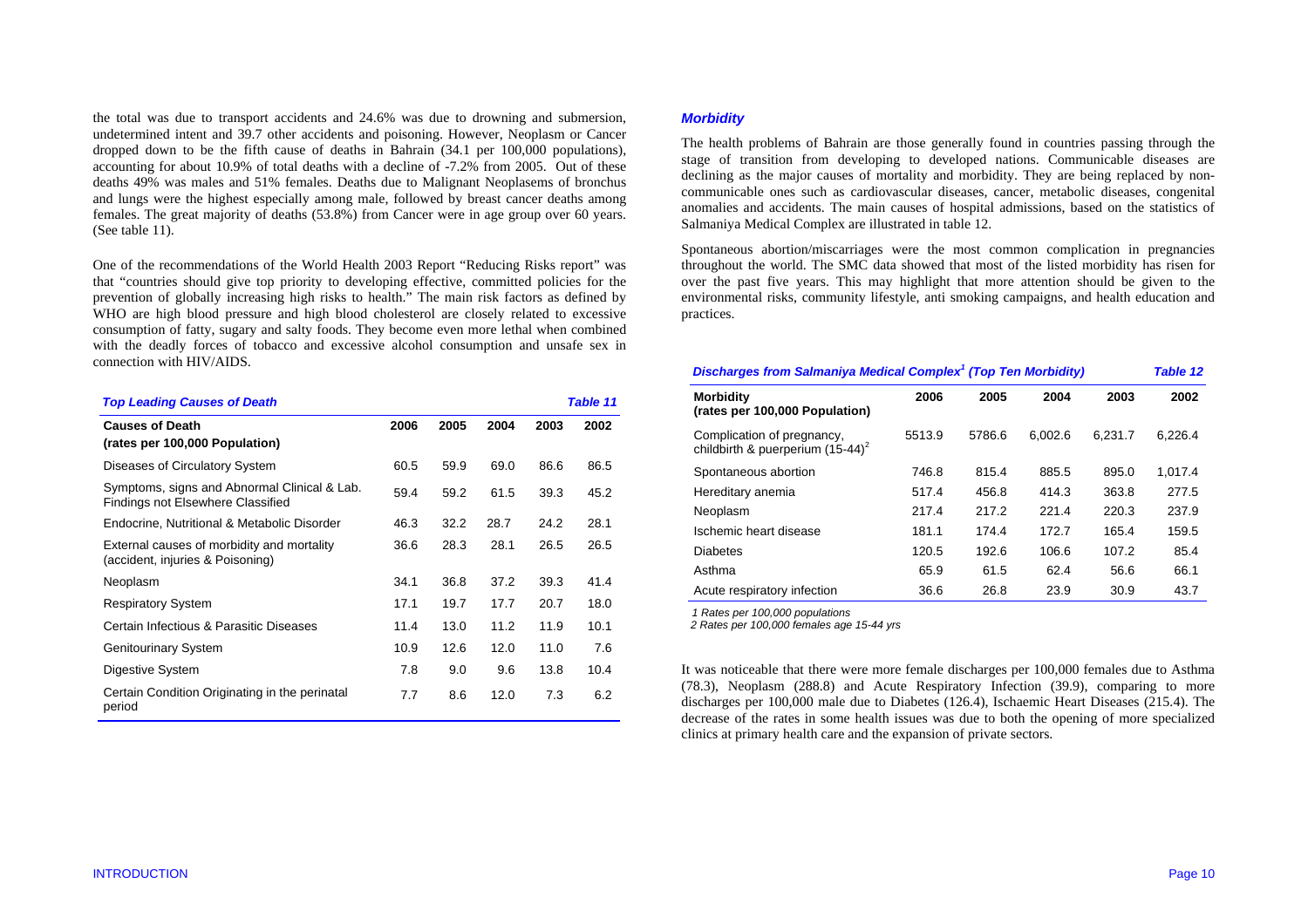#### *Immunization*

Due to an efficient Expanded Program on Immunization (EPI) and high immunization coverage more than 98%, childhood communicable diseases have been almost eradicated in Bahrain. According to the World Health Organization (WHO) Immunization Recommendation Schedule, Measles vaccine as single antigen dose1 and MMR as dose2 were replaced by MMR1 given to children at one year of age MMR2 at 4-6 years of age since 1999. (See table 13).

The EPI team coordinates with the Ministry of Education to carry out the immunization activities on the schools children at all levels for both government & private under the umbrella of school health program.

| <b>Immunization Coverage Percentage</b> |      |      |      |      | Table 13 |
|-----------------------------------------|------|------|------|------|----------|
| <b>Immunization Against</b>             | 2006 | 2005 | 2004 | 2003 | 2002     |
| DPT                                     | 98.4 | 98.2 | 97.7 | 97.3 | 98       |
| Mumps, Measles, Rubella (MMR1)          | 100  | 100  | 99.0 | 100  | 100      |
| Mumps, Measles, Rubella (MMR2)          | 99   | 99.1 | 100  | 99.5 | 97       |
| Poliomyelitis                           | 98.4 | 98.1 | 97.7 | 97.3 | 98       |

#### *Communicable Diseases*

Bahrain made remarkable achievements in eradicating most of the communicable diseases for the past decade, there were no cases reported of the Diphtheria, Whooping Cough, Neonatal Tetanus, Haemophilus meningitis and Poliomyelitis. Bahrain continued its efforts to develop national capacity in diagnosing the diseases, in counseling patients and in providing appropriate medical treatments services, as well as, to strengthen public awareness.

Table 13 below shows that there were some variations in the rates trend of some of communicable diseases for the past five years. Although there was a marked rise in Gonococcal Infection in 2003 to 70.8/100,000 population, Syphilis incidence showed that there was a continuous to reach 237 cases (32.7/100,000 pop.) in 2005, while there was a drop in number of the cases to 183 (24.6/100,000 pop.) .

Furthermore, numbers of incidences nearly remain constant in both 2005 and 2006 such as number of cases in Pulmonary TB 170 in 2006 and 171 in 2005, and number of cases of Malaria (P.vivax) was 57 cases in both years (7.7/100,000 pop.) in 2006 as compared to 81 cases (11.5/100,000) in 2004. There was a decrease also in number of new cases of all types of Viral Hepatitis as shown in the table.

Most of the Sexual Transmission Diseases cases were increased lately due to unsafe relations and among age group (15-24) years old. However, there are sudden drops in the numbers of reported cases of most of the communicable disease. This might be due to patients visited private clinics and cured without taking any laboratory sample for further conformation of the disease. There are drop in number of cases patients were reported under "Other Sexual Transmitted Diseases – STD" or under reporting of the new cases.

| <b>Communicable Diseases Rates (Reported Incidences)</b> |      |      |      |          | Table 14 |  |
|----------------------------------------------------------|------|------|------|----------|----------|--|
| <b>Disease</b><br>(rates per 100,000 Population)         | 2006 | 2005 | 2004 | 2003     | 2002     |  |
| Pulmonary TB                                             | 22.9 | 23.6 | 17.8 | 19.1     | 19.0     |  |
| Gonococcal Infection                                     | 31.1 | 29.3 | 32.9 | 70.8     | 62.0     |  |
| Syphilis                                                 | 24.6 | 32.7 | 27.0 | 35.1     | 36.9     |  |
| Other Sexual Transmitted Diseases                        | 20.1 | 59.8 | 64.8 | $\cdots$ | .        |  |
| <b>Viral Hepatitis</b>                                   |      |      |      |          |          |  |
| A                                                        | 19.4 | 26.1 | 34.8 | 34.2     | 30.6     |  |
| <sub>B</sub>                                             | 2.8  | 3.7  | 4.9  | 3.0      | 2.7      |  |
| C                                                        | 0.9  | 0.6  | 1.6  | 2.0      |          |  |
| E                                                        | 2.2  | 2.6  | 4.8  | 3.2      | 3.0      |  |
| Malaria (P.falciparum)                                   | 1.5  | 1.5  | 0.4  | 4.6      | 2.2      |  |
| Malaria (P.vivax)                                        | 7.7  | 7.9  | 11.5 | 8.0      | 4.5      |  |
| Malaria Mixed                                            | 0.3  | 0.4  | 0.1  |          |          |  |
|                                                          |      |      |      |          |          |  |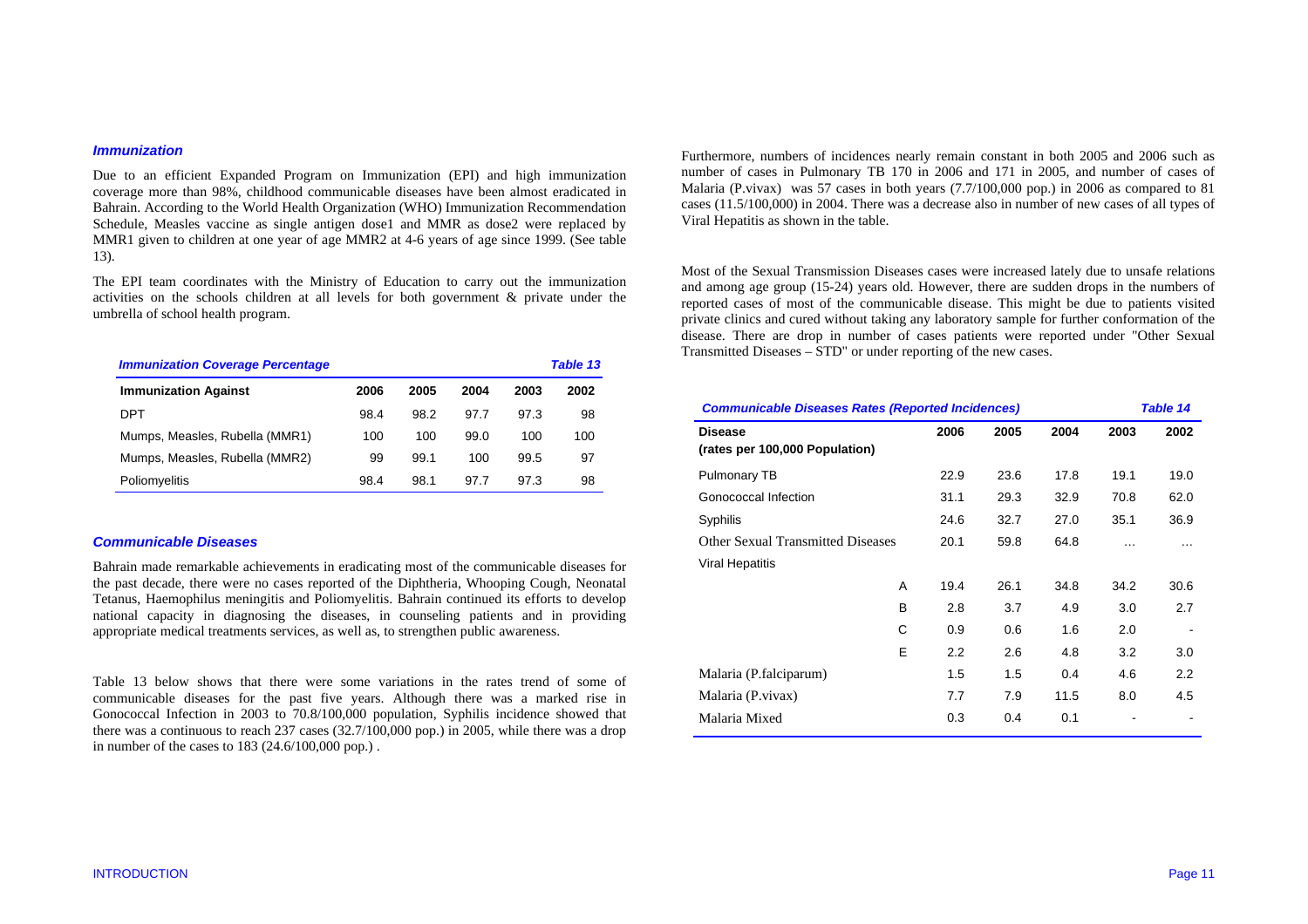#### *Mental Health*

Today, mental illnesses have become an increasingly universal problem in their distribution due to the rapid changes in our socio-economic status, education and life style. Although Bahrain is a considerably small country, it has its own share of the problem in terms of frequencies distribution of socio-demographic characteristics, patterns trends and their relationship. A Simple analysis was conducted on the data of inpatients at the Psychiatric Hospital over the past five years. The Psychiatric hospital is the only hospital in the country, which provides mental health care through the following services:

- ⇒Outpatient Department
- ⇒Inpatients Facilities for short term, medium and long stay
- ⇒Drug & Alcohol Rehabilitation Unit
- ⇒Psycho geriatric Unit
- ⇒Community services and day care center
- ⇒Liaison services.
- ⇒Child and adolescent Services
- ⇒Al Farabi Rehabilitation Unit (For Long stay)
- ⇒ Psychology Facilities provide behavioral Counseling and other kind of psychotherapies.
- ⇒Social Work department

Researches showed that there is an increase in mental disorder patients due to the population increase and the difficulties in coping with changes in the new world of technologies. Also the services have become more accessible. These changes have a direct impact on the need to expand the services provided by opening new specialized clinics to help patients. New clinics for obsessive-compulsive disorders, anxiety disorders and sexual dysfunction have been established as well as day treatment centre for preschool children and Consultation Liaison Psychiatry.

| <b>Summary Statistics of Psychiatric Hospital</b> |        |        | Table 1 $5$ |        |  |
|---------------------------------------------------|--------|--------|-------------|--------|--|
| <b>Indicators</b>                                 | 2006   | 2005   | 2004        | 2003   |  |
| In-patients                                       | 1.195  | 1.117  | 1,197       | 1,156  |  |
| <b>Discharges</b>                                 | 1.184  | 1,159  | 1,152       | 1,149  |  |
| <b>Total Patient Day</b>                          | 85,070 | 93,472 | 92,438      | 79,523 |  |
| Average Length of Stay                            | 71.8   | 80.6   | 65.2        | 69.2   |  |
| <b>Total Number of Beds</b>                       | 214    | 204    | 204         | 201    |  |
| <b>Bed Occupancy Rate</b>                         | 5.5    | 5.7    | 5.6         | 5.7    |  |

Table 15 above shows that there was a increase of (2.2%) in the number of discharges in 2006, comparing to 2005 and 2.7 from 2003. This increase was due to the increase in the number of admissions by 6.7%. As most of the admissions were planned and usually took place for patients with violent behavior, mental disorder and for those who demand direct follow up and consultation.

In 2006, the distribution of discharges (1,159) according to the principal diagnosis showed that, 24.2 were Schizophrenics, 23% were Depressed, 22 % were Drug Dependent, and 30.8% other mental disorders. 67.3% of all the discharges were between male patients. It was clear that throughout the selected four years males of age group 15-44 years took the bulk of the total discharges 44.2%. There is a plan to expand the inpatient wards to include new facilities for Adolescent and Forensic psychiatry

The total numbers of beds (204) only since 2004. Bed occupancy rate were nearly constant. The increase in the average length of stay and patients days total indicates that Psychiatric Hospital policy focused on providing more day care centers. It put more emphasis on admitting patients who are severely ill and present basically severe psychotic conditions.

# *Discharges from Psychiatric Hospital by Principle diagnosis Table 16* **Indicators 2006 2005 2004 2003**

| iliuluatui 5                            | zuuu | zvvj | <i>Luu-</i> | zuuj |
|-----------------------------------------|------|------|-------------|------|
| Schizophrenia                           | 265  | 281  | 261         | 276  |
| Mental and behavioural disorders        | 241  | 255  | 124         | 240  |
| Acute and transient psychotic disorders | 105  | 62   | 97          | 67   |
| Recurrent depressive disorder           | 100  | 106  | 92          | 63   |
| Mild mental retardation                 | 89   | 53   | 79          | 70   |
| Manic episode                           | 67   | 44   | 108         | 61   |